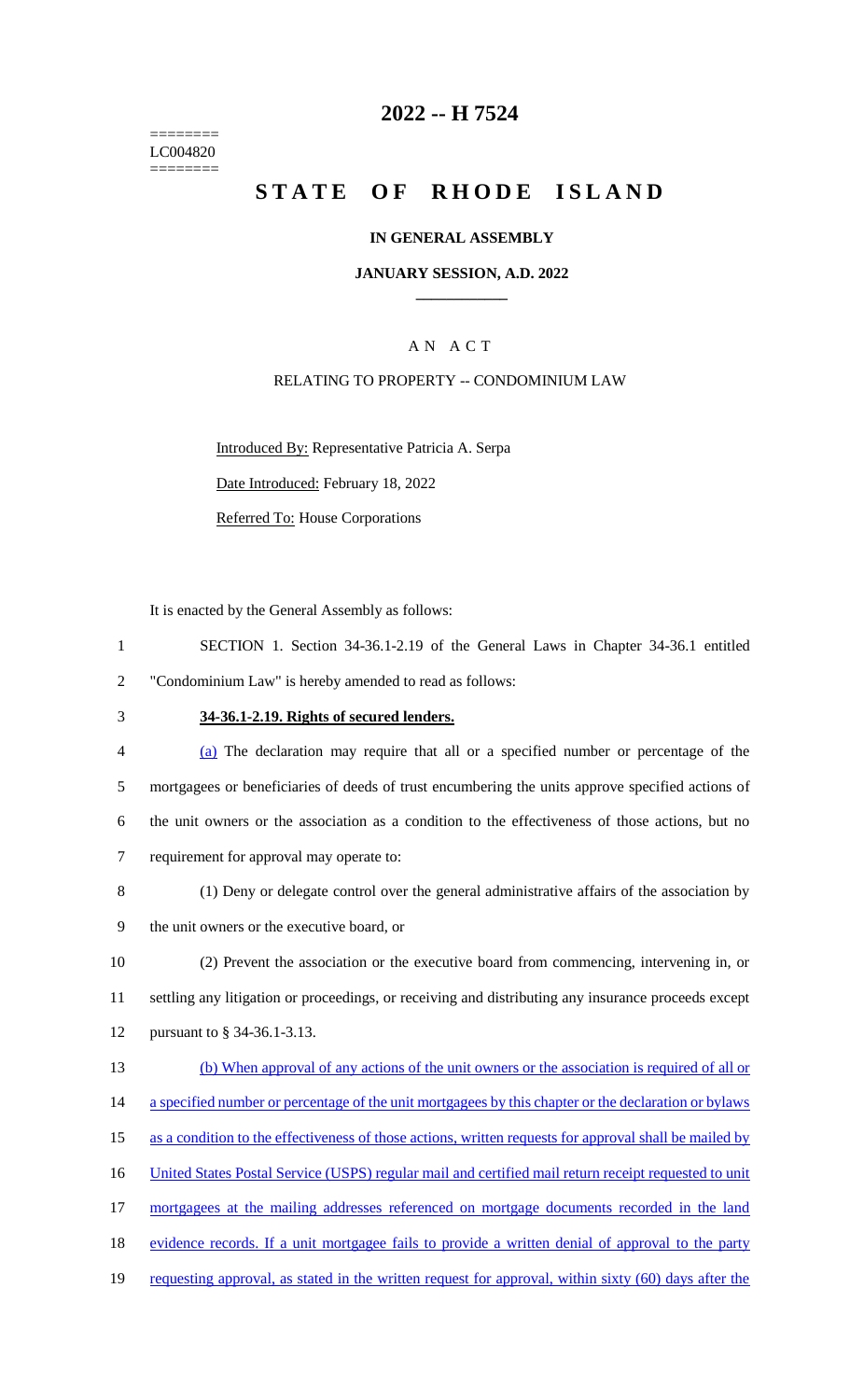- 1 mailing of the request, the unit mortgagee shall be deemed to have approved the request. All written
- 2 requests for approval to unit mortgagees shall reference and contain a copy of this section.
- 3 SECTION 2. This act shall take effect upon passage.

 $=$ LC004820 ========